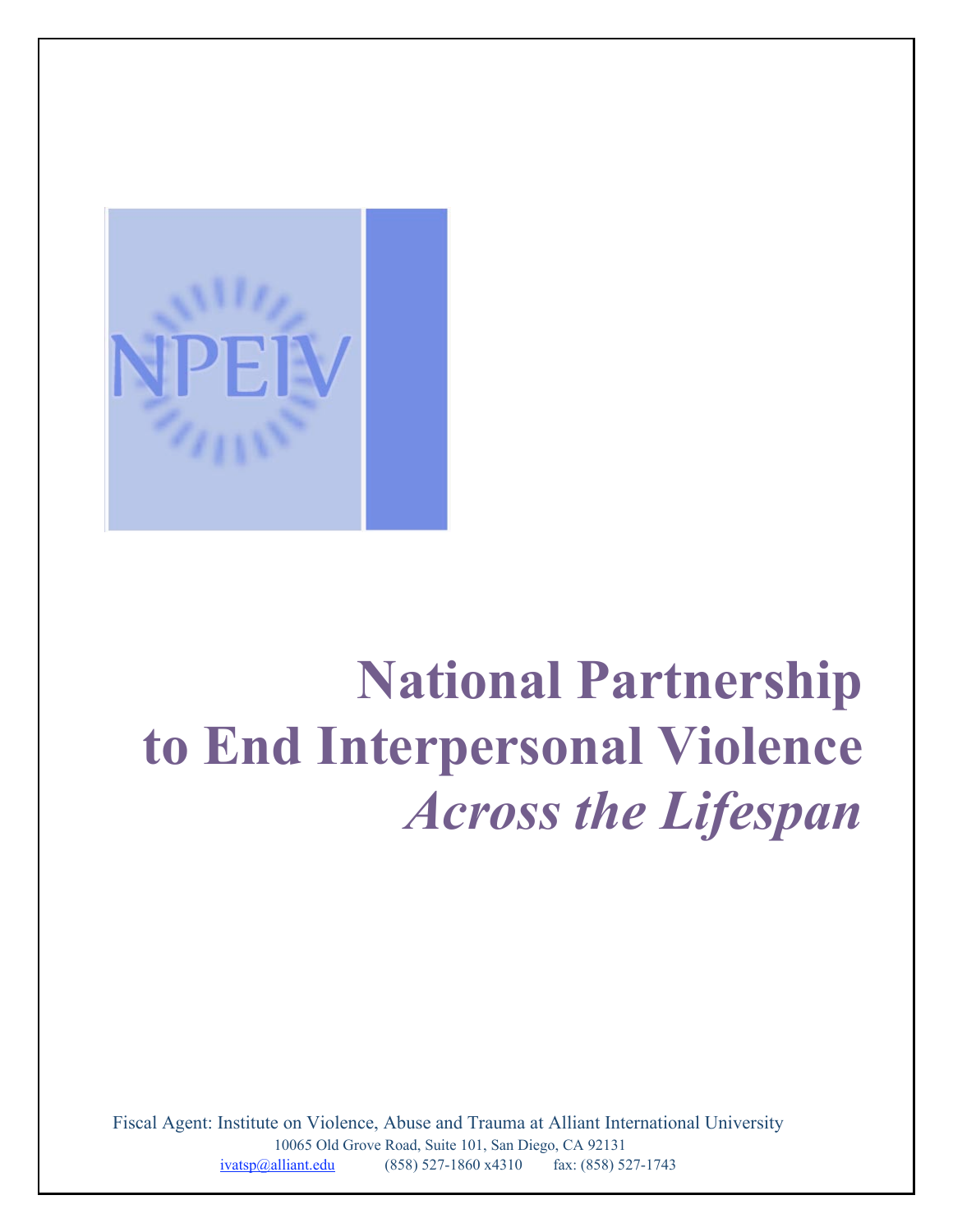

Dear Potential Partner,

We are writing on behalf of the National Partnership to End Interpersonal Violence Across the Lifespan (NPEIV) to formally invite you to become a collaborator of the NPEIV and attend the 3rd Think Tank being held **September 21 and 22, 2009 prior to the 14th International Conference on Violence, Abuse and Trauma in San Diego. We will meet 12:30 - 5:00 pm on Monday, and 9:00 am - 5:00 pm on Tuesday, Sept. 22, 2009.** Enclosed you will find a Progress Report on the NPEIV which indicates our multidisciplinary approach to solving this problem and making interpersonal violence prevention a national priority. A list of current partners is also enclosed.

Please be aware of the next two NPEIV Think Tank meetings: prior to the International Conference listed above in September, in San Diego, and prior to the *National Summit on Interpersonal Violence* next Feb. 24-26, 2010 in Dallas.

We also invite you to stay for our **14th International Conference on Violence, Abuse and Trauma, Sept. 23-26, and we will waive your registration fees (let us know so we can give you the discount code)**. For more information on the program, go to www.ivatcenters.org. Please mark your calendars for our **Invited Speakers' and Special Guests Dinner**, on September 24, 2009 at 7:30pm (formal invitation to follow). Please also join us for our Benefit night and Silver Anniversary celebration of the Family Violence & Sexual Assault Institute (FVSAI) on Friday night, September 25, including our "End the Silence" Auction, dancing, entertainment, dessert, no-host bar, and a great selection of biddable items. Unfortunately we can't waive this fee but it is only \$20.

An agenda for the think tank will be sent in the next few weeks, along with the listing of working groups/committees. This will be an important organizing meeting to continue our work on the 3-year Blueprint for Action, development of the NPEIV infra-structure, and setting plans in motion for our activities, tasks, future events and meetings. We look forward to seeing you in September!

Sincerely,

Jacquely W. White

of Women

Raber Geffor, PhD

Jacquelyn White, Ph.D. Robert Geffner, Ph.D. Alan Kazdin, Ph.D. Co-Chair, *NPEIV* Co-Chair, *NPEIV* Co-Chair, *NPEIV* Professor of Psychology and President, Institute on Violence John M. Musser Professor Interim Associate Dean for Abuse & Trauma (IVAT) of Psychology Research Clinical Research Professor & Child Psychiatry Univ. of North Carolina Alliant International University Psychology Department at Greensboro Immediate Past President of Yale University Immediate Past President of APA's Division of Trauma Immediate Past President APA's Division of Psychology Psychology of APA

aron G. Kezdu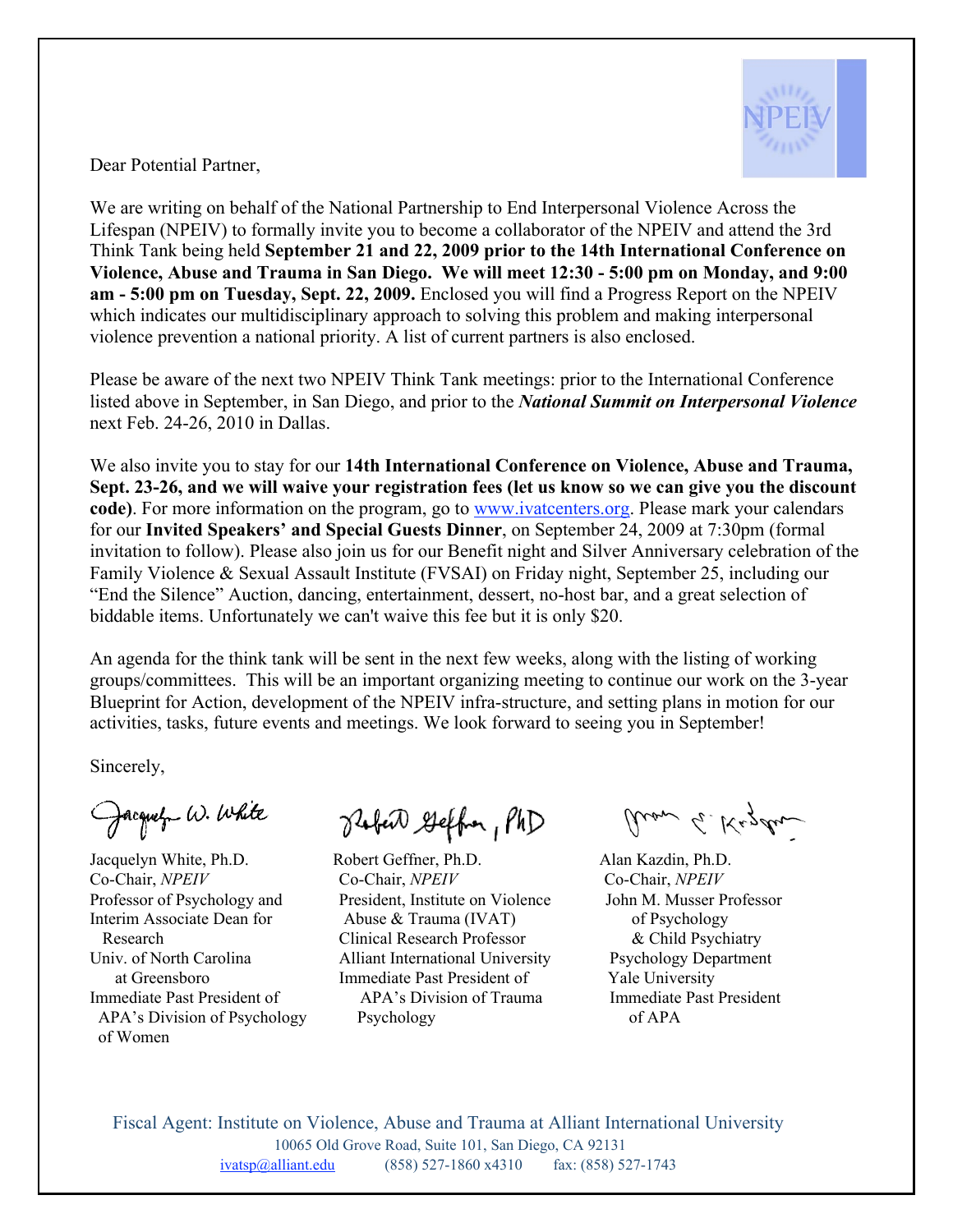## **For more information:**

- **…about the Think Tank and the NPEIV, contact Jackie White at jwwhite@uncg.edu or** (336)-256-0014 or Bob Geffner at  $b$ geffner@pacbell.net or (858) 405-7756
- **…about Think Tank travel, logistics or for a formal collaborator packet,** please contact Kori Ryan, Special Projects Coordinator for IVAT, at ivatsp@alliant.edu or (858) 527-1860 x 4310
- **…about booking airfare to the Think Tank in September,** please contact Dianne Joiner of Joiner Travel at 800-327-1616, or joinertravel@sbcglobal.net.
- ...about booking at the Town and Country Hotel, please contact them directly (800 772-8527 – ask for IVAT conference rates) to secure our discount rates of \$123 single or \$140 double for Regency Tower or Garden Rooms (complementary internet included in above rates)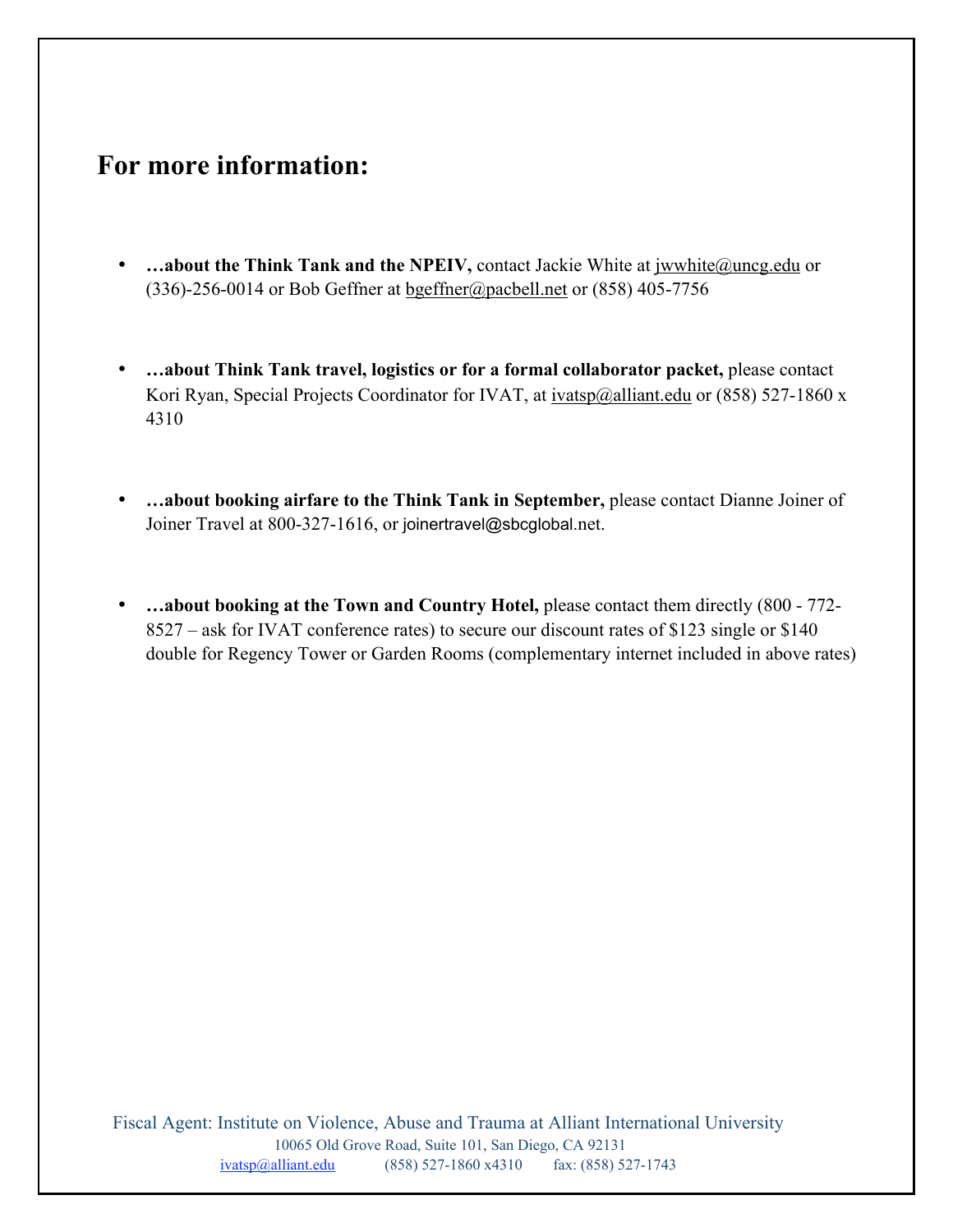### **National Partnership to End Interpersonal Violence across the Lifespan (NPEIV): Progress Report Prepared August, 2009**

The American Psychological Association (APA) Presidential *Summit on Violence and Abuse in Relationships: Connecting Agendas and Forging New Directions* was held on February 28-29, 2008. It was an APA interdivisional response to recognized gaps and issues preventing advancement in the field of interpersonal violence. A major conclusion emerged: The field remains at a similar level with respect to ending of interpersonal violence being a national priority as it was over 20 years ago, due in part to fractionation (i.e., silos) within the field. From the summit, a think tank was born, members of which have met twice face-to-face and stay in contact via electronic communication and conference calls. Bob Geffner, PhD (APA's Div. 56, Trauma Psychology, President at the time, and President, IVAT at Alliant International University), Jackie White, PhD (APA's Div. 35, Society for the Psychology of Women, President at the time, and Professor, University of North Carolina at Greensboro), and Alan Kazdin, PhD (APA President at the time, and Professor, Yale University) were the major facilitators of the Summit. Jackie White and Bob Geffner co-chaired the subsequent Think Tanks. Numerous APA divisions and national organizations were collaborators for the summit, and several more organizations joined the think tank. Interpersonal violence as a field needs national recognition; we have not significantly reduced the number of victims of violence, yet interpersonal violence prevention has not progressed significantly from a national priority perspective.

#### **The think tank's goals were to:**

- Be a major dynamic and energetic influence for ending interpersonal violence across the lifespan.
- Be in the forefront for policy, research, and practice.
- Identify gaps and issues facing the field of interpersonal violence prevention.
- Begin to develop the infra-structure and committees/working groups for a National Partnership to End Interpersonal Violence across the Lifespan (NPEIV).
- Develop a blueprint for action for one, three, and five years.
	- o Key will be integration across: disciplinary fields; research, practice and policy; organizations; and types of violence
	- o Important to establish working groups to develop and implement specific tasks and activities to meet our objectives in a concrete manner within a specific time frame
- Produce special journal issues and publications to disseminate and translate current information
- Plan for the next 2 meetings for the development of the infra-structure
- Develop the format for a 2010 Spring Summit, and set dates for upcoming meetings and activities

#### **Needs identified:**

- Need one overarching group to create a cohesiveness necessary to embrace a national, multidisciplinary commitment to ending interpersonal violence across the lifespan (i.e., "United we stand, divided we fall")
- Need a public commitment and a public awareness campaign
- Public policy should reflect funding at all levels
- Voices of those affected must be included
- Develop a culturally sensitive approach to ending interpersonal violence, based in a community context
- Research, practice, policy and prevention should inform one another
- Funding will be difficult in this economy and is the biggest obstacle; thus, we need to determine creative ways to identify tangible financial opportunities and to be cost effective
- Initial areas identified for focus and integration: Child Maltreatment, Children Exposed to Violence, Intimate Partner Violence, Sexual Violence, Teen/Youth Violence, Elder Abuse, Diverse Populations, and Community Violence; substance abuse and cultural issues are key aspects in all of these areas
- Keep a central focus on technology and dissemination: online networking sites, podcasts, and e-bulletins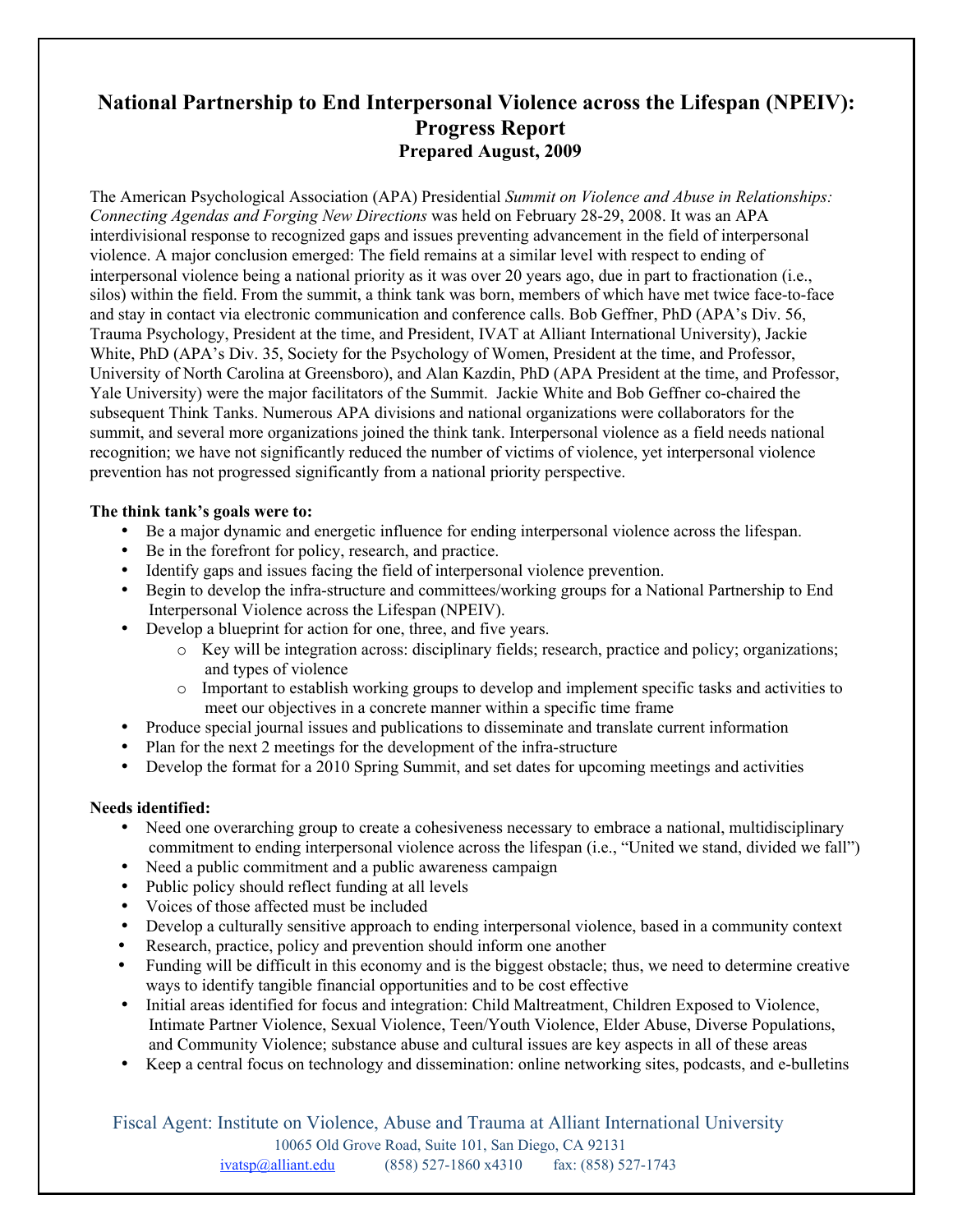#### **Progress to date:**

- At the first meeting in September 2008, the nearly 40 Think Tank members identified existing gaps and issues and began development of a blueprint for action to create a national agenda to reduce and then end interpersonal violence. **Seven working groups were formed: Public Awareness, Training/Mentoring, Practice, Research, Funding/Development, Public Policy Changes, and Community Action/Capacity Building**
- The second meeting in January 2009 focused on continuing the work of the NPEIV as well as beginning the planning for the 2010 Summit
- Related activities that are a direct result of this violence initiative:
	- o Publication based on a 2008 Summit plenary talk by Mary Koss: Koss, M. P., & White, J. W. (2008). National and Global Agendas on Violence Against Women: Historical Perspective and consensus. *American Journal of Orthopsychiatry, 78*, 386-393.
	- o In press, a two volume series based on the 2008 APA Presidential Initiative on Violence Against Women and Children under the general title of *Violence Against Women and Children: Consensus, critical analysis, and emergent priorities:* Volume 1: Mapping the Terrain (White, Koss, & Kazdin, editors) and Volume 2: Navigating Solutions (Koss, White, & Kazdin, editors).
	- o A search is underway for the editor of a new APA *Journal of Violence*
	- o Expanding the International Conference on Violence, Abuse and Trauma in San Diego in September to include NPEIV meetings and integration of some of the members into the conference program to expand the network and to disseminate information

#### **What is going on now?**

- One outcome of the think tanks and the initial Summit was to create the **National Partnership to End Interpersonal Violence Across the Lifespan (NPEIV)**
- **The Institute on Violence, Abuse, and Trauma (IVAT) at Alliant International University has become the logistical arm and fiscal agent of the NPEIV**
- Next Planning meetings
	- $\circ$  September 21-22, 2009, just prior to and in conjunction with the 14<sup>th</sup> International Conference on Violence, Abuse & Trauma in San Diego
	- $\circ$  4<sup>th</sup> meeting will be at the National Summit on Interpersonal Violence in Dallas, Feb. 24-26, 2010

#### **What does this mean for planning now?**

- IVAT is helping with the logistical support for the NPEIV for the time being; IVAT staff will help in the development of NPEIV; research assistants and volunteers will be utilized for logistical support, fund development, outreach, and information gathering
- IVAT is the fiscal agent for now so grants and funding will go to IVAT to be used for the NPEIV meetings and development; IVAT is a nonprofit component of the university. A Fiscal Oversight Committee has been appointed, chaired by Alan Kazdin
- Drs. Bob Geffner, Jackie White and Alan Kazdin will remain as the co-chairs of the NPEIV
- Identifying additional partners is now a focus, especially those that represent people of color, victims/survivors, and the military, as well as those connected with the education system
- The 2010 *Summit on Interpersonal Violence & Abuse across the Lifespan: Forging a Shared Agenda* in Dallas, TX, February 24-26, will be hosted by the NPEIV.
- Committees/working groups are being expanded for the infra-structure and for the 2010 Summit.
- During the coming year, concrete steps for completing the 3-5 year Blueprint for Action will be formulated and implemented, and a more definitive infra-structure will be developed.
- Currently, there are over 75 national organizations, agencies, or coalitions as NPEIV partners
- The approach will be from the top down (i.e., policy makers and organization directors) as well as from the bottom up (i.e., grass roots efforts at the community level) in order for this movement to be successful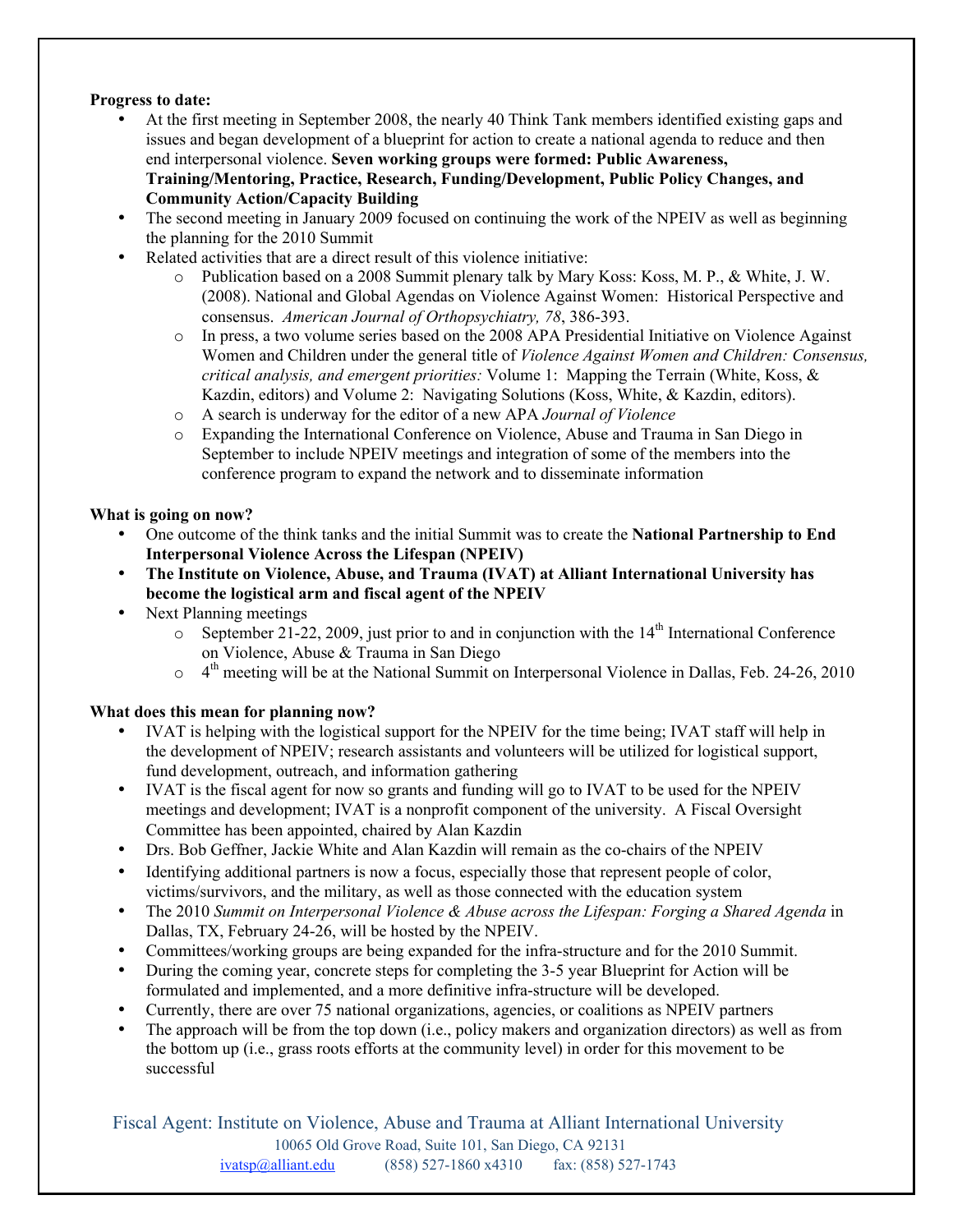## **National Partnership to End Interpersonal Violence Across the Lifespan (NPEIV) Collaborators**

An overarching group of organizations, agencies, coalitions, and groups that embraces a national, multi\_disciplinary and multicultural commitment to violence prevention across the lifespan

- o Academy of Violence and Abuse
- o Alliant International University
- o American College of Emergency Physicians Research Forum
- o American Professional Society on the Abuse of Children (APSAC)
- o American Psychological Association
	- o Public Interest Directorate
	- o Divisions for Social Justice
	- o Division 9 Society for the Psychological Study of Social Issues
	- o Division 17 Counseling Psychology
	- o Division 29 Psychotherapy
	- o Division 35 Society for the Psychology of Women
	- o Division 37 Society for Child and Family Policy Practice
	- o Division 39 Division of Psychoanalysis
	- o Division 42 Psychologists in Independent Practice
	- o Division 43 Society for Family Psychology
	- o Division 44 Society for the Psychological Study of Lesbian, Gay and Bisexual Issues
	- o Division 45 Psychological Study of Ethnic Minority Issues
	- o Division 46 Media Psychology
	- o Division 48 Society for the Study of Peace, Conflict and Violence
	- o Division 50 Addictions
	- o Division 51 Society for the Psychological Study of Men and Masculinity
	- o Division 56 Trauma Psychology
- o California Coalition Against Sexual Assault (CALCASA)
- o Center for Child and Family Policy, Duke University
- o Center for Research on Violence Against Women, University of Kentucky
- o Centers for Disease Control, Division of Violence Prevention
- o Children's Institute Inc.
- o Children Uniting Nations
- o Coalition Against Elder Abuse
- o Coalition for Children's Mental Health
- o Consumer Survivor Movement
- o Defense Centers of Excellence for Psychological Health & TBI
- o Department of Defense, Sexual Assault Prevention & Response
- o Department of Psychology and the Women's & Gender Studies Program at the University of South Carolina
- o Domestic Abuse Project
- o Family Research Laboratory at the University of New Hampshire
- o Family Services, University of Northern Iowa
- o Family Violence & Sexual Assault Institute
- o Family Violence Institute, Northern Illinois University
- o HHS Office of Research on Women's Health
- o HHS Office of Women's Health
- o Institute on Domestic Violence in the African American Community
- o Institute on Domestic Violence and Sexual Assault (IDVSA) Center for Social Work Research School of Social Work The University of Texas at Austin
- o Institute on Violence, Abuse and Trauma at Alliant International University
- o Interagency Coalition on Child Abuse (ICAN)